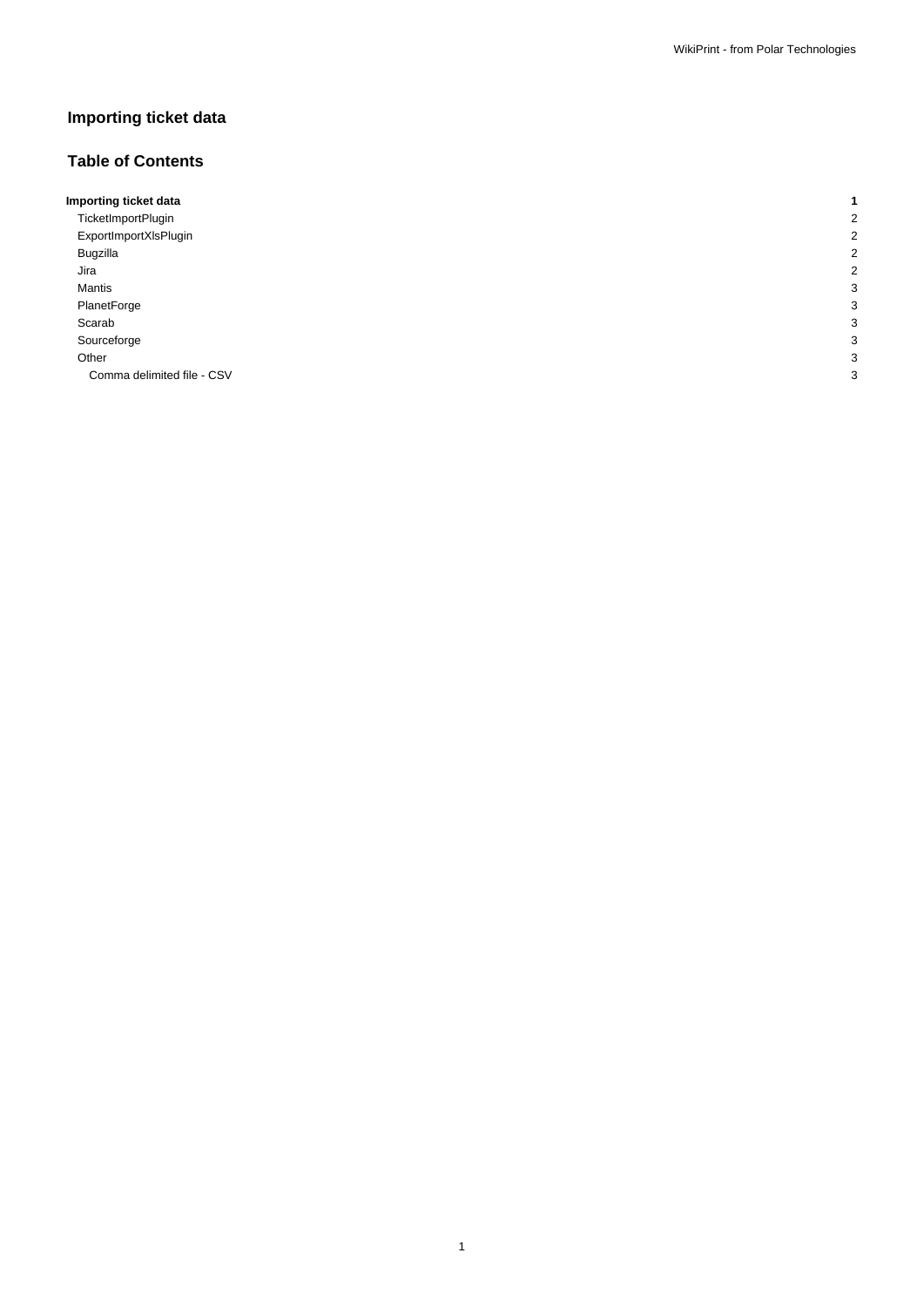By means of migrating from other issue-tracking systems, perform some external actions over tickets or simply synchronize different data bases, there are some available tools, plug-ins or scripts which lets you import or up-date tickets into Trac.

Below, follows a collection of some of those.

# **TicketImportPlugin**

# [?TicketImportPlugin](http://trac-hacks.org/wiki/TicketImportPlugin)

mainly, but not only, this plug-in lets you import or up-date into Trac a series of tickets from a CSV file or (if the **?xlrd library** is installed) from an **Excel file**.

# **ExportImportXlsPlugin**

#### [?ExportImportXlsPlugin](http://trac-hacks.org/wiki/ExportImportXlsPlugin)

this plug-in add an admin panel for export and import tickets via **XLS file**.

• It depends on the python packages xlwt/rxld.

# **Bugzilla**

#### [?BugzillaIssueTrackingPlugin](http://trac-hacks.org/wiki/BugzillaIssueTrackingPlugin)

integrates Bugzilla into Trac keeping [TracLinks](https://meteo.unican.es/trac/wiki/TracLinks)

Ticket data can be imported from Bugzilla using the [?bugzilla2trac.py](http://trac.edgewall.org/browser/trunk/contrib/bugzilla2trac.py) script, available in the contrib/ directory of the Trac distribution.

```
$ bugzilla2trac.py
bugzilla2trac - Imports a bug database from Bugzilla into Trac.
Usage: bugzilla2trac.py [options]
Available Options:
 --db <MySQL dbname> - Bugzilla's database
 --tracenv /path/to/trac/env - full path to Trac db environment
-h | --host <MySQL hostname> - Bugzilla's DNS host name
 -u | --user <MySQL username> - effective Bugzilla's database user
 -p | --passwd <MySQL password> - Bugzilla's user password
 -c | --clean - remove current Trac tickets before importing
 --help | help --help info
Additional configuration options can be defined directly in the script.
```
Currently, the following data is imported from Bugzilla:

- bugs
- bug activity (field changes)
- bug attachments
- user names and passwords (put into a htpasswd file)

The script provides a number of features to ease the conversion, such as:

- PRODUCT\_KEYWORDS: Trac doesn't have the concept of products, so the script provides the ability to attach a ticket keyword instead.
- IGNORE\_COMMENTS: Don't import Bugzilla comments that match a certain regexp.
- STATUS\_KEYWORDS: Attach ticket keywords for the Bugzilla statuses not available in Trac. By default, the 'VERIFIED' and 'RELEASED' Bugzilla statuses are translated into Trac keywords.

For more details on the available options, see the configuration section at the top of the script.

**Jira**

[?JiraToTracIntegration](http://trac-hacks.org/wiki/JiraToTracIntegration)